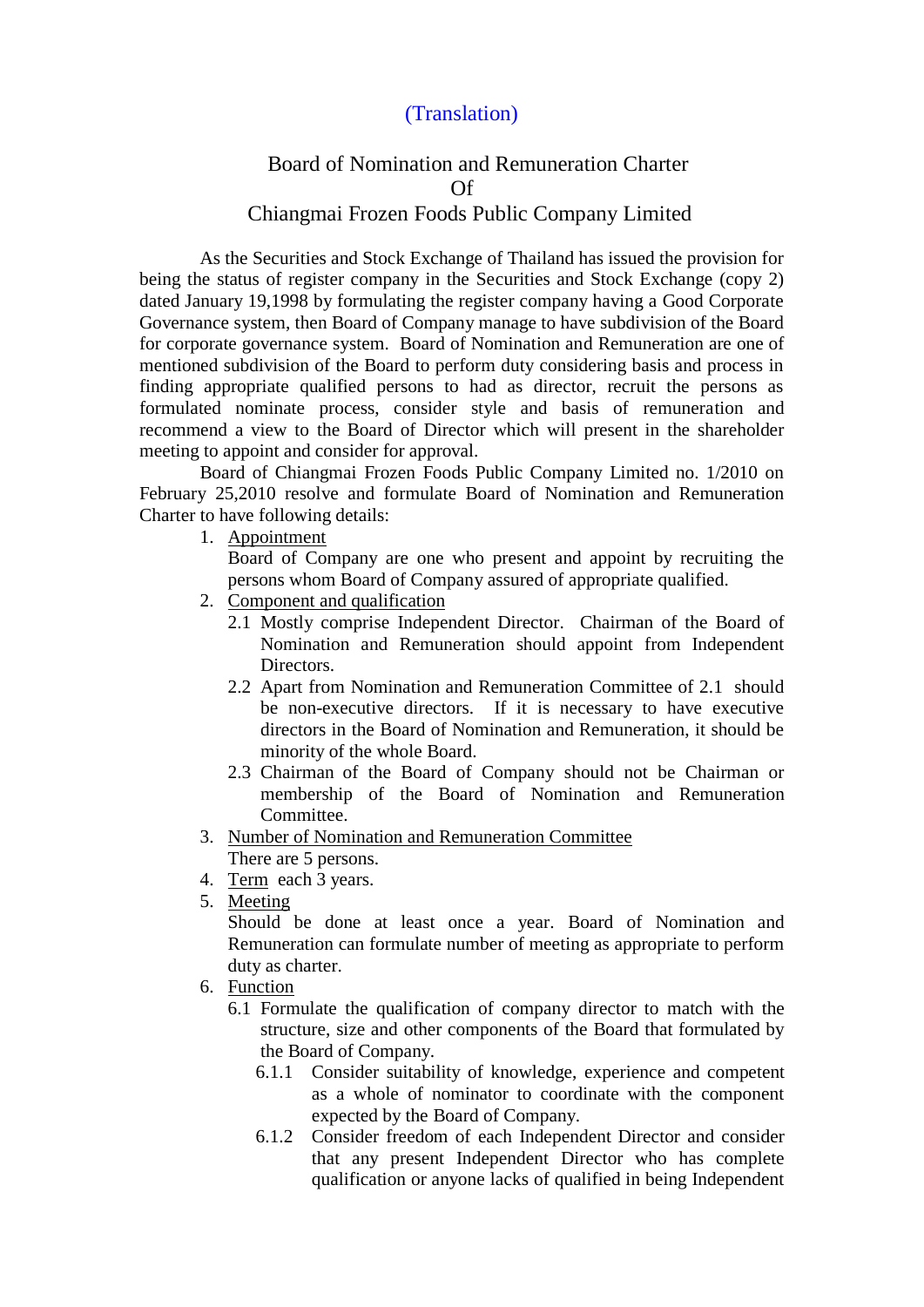Director include considering whether necessary or not to add Independent Director if number of Independent Director not reach as policy of Board of Company.

- 6.1.3 The proposal of the first directors to hold one more term should consider time devoted in the passed duty performance of the directors and bases on assessment from self assessment to include in considering. For the person to be proposed as new directors, should consider whether how many services are held by these persons on other boards? In which the directors must not hold the service on other board totally not excess 5 companies.
- 6.2 Find and present the name of appropriated persons to the Board of Director for consideration.
	- 6.2.1 Formulate the way of finding persons for director to suit the specific nature of organization such as consider first directors to hold another term, open for presenting name from shareholders, use exterior company to help for finding, consideration on the persons from professional director or allow each director presents an appropriate name chiefly.
	- 6.2.2 Consider name of presented persons and select qualified persons to coordinate with formulated basis.
	- 6.2.3 Examine carefully whether those presented persons are qualified by law and provision of official units.
	- 6.2.4 Sound out a person's intentions that is qualified to coordinate with presented qualification basis to assure that such person is pleased to come for a post if receive appointment from shareholders.
	- 6.2.5 Propose the name to the Board of Company for considering and put the names in the letter of convening shareholder meeting to consider for appointing.
	- 6.2.6 Board of Nomination and Remuneration Committee may be assigned to consider nominating high rank of executive especially Managing Director and Chairman of executive officer.
- 6.3 Consider style and basis of remuneration.
	- 6.3.1 Revise an appropriate of basis being used at present (if any).
	- 6.3.2 Consider remuneration information of other company that is in the same line of the company.
	- 6.3.3 Formulate basis with appropriate so as to produce result as expected work to have justness and in return for the persons whom help the company to score a success in work.
	- 6.3.4 Revise style of every type of remuneration by considering amount sum and portion of each style remuneration with appropriate.
- 6.4 Consider annual remuneration for directors.
	- 6.4.1 Formulate annual remuneration of director as formulated basis.
	- 6.4.2 Compare remuneration with other company that in the same line.
	- 6.4.3 Present formulated remuneration to the Board of Company for presenting in the shareholder meeting to consider for approval.